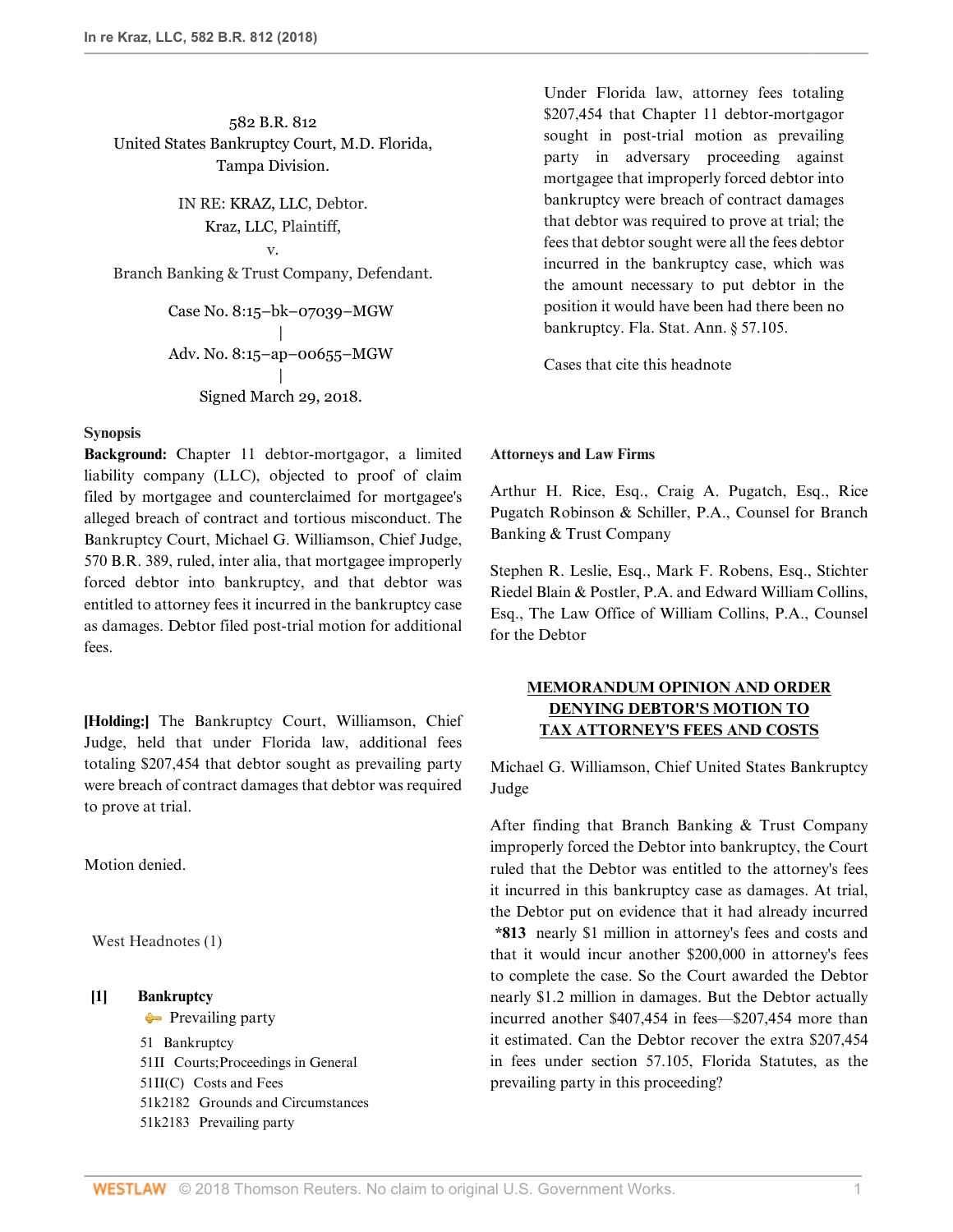While a party may recover prevailing party fees by posttrial motion, Bankruptcy Rule 7054 provides an exception when substantive law requires the fees to be proven at trial. Here, the \$207,454 in fees the Debtor now seeks were part of its breach of contract damages. Because substantive law required the Debtor to prove the extra \$207,454 in fees at trial, it cannot recover those fees now by post-trial motion.

## <span id="page-1-1"></span>**Background**<sup>[1](#page-1-0)</sup>

<span id="page-1-0"></span><sup>[1](#page-1-1)</sup> The background is set forth in detail in the Court's April 18, 2017 Findings of Fact and Conclusions of Law. *[Kraz, LLC v. Branch Banking & Trust Co. \(In](http://www.westlaw.com/Link/Document/FullText?findType=Y&serNum=2041473046&pubNum=0000164&originatingDoc=If26a45e0369811e8a054a06708233710&refType=RP&fi=co_pp_sp_164_392&originationContext=document&vr=3.0&rs=cblt1.0&transitionType=DocumentItem&contextData=(sc.PubAlert)#co_pp_sp_164_392) re Kraz)*[, 570 B.R. 389, 392–399 \(Bankr. M.D. Fla.](http://www.westlaw.com/Link/Document/FullText?findType=Y&serNum=2041473046&pubNum=0000164&originatingDoc=If26a45e0369811e8a054a06708233710&refType=RP&fi=co_pp_sp_164_392&originationContext=document&vr=3.0&rs=cblt1.0&transitionType=DocumentItem&contextData=(sc.PubAlert)#co_pp_sp_164_392) [2017\).](http://www.westlaw.com/Link/Document/FullText?findType=Y&serNum=2041473046&pubNum=0000164&originatingDoc=If26a45e0369811e8a054a06708233710&refType=RP&fi=co_pp_sp_164_392&originationContext=document&vr=3.0&rs=cblt1.0&transitionType=DocumentItem&contextData=(sc.PubAlert)#co_pp_sp_164_392) The facts set forth here come from the Court's earlier findings of fact.

<span id="page-1-6"></span>In 2009, BB&T acquired from the FDIC all of Colonial Bank's assets, including a \$5.2 million loan that Colonial Bank had made to the Debtor. $2$  The loan was secured by a mortgage on a storage and commercial flex space facility the Debtor owned.<sup>[3](#page-1-3)</sup> Within months of acquiring the loan, which Colonial Bank had improperly declared in default, BB&T sued to foreclose the mortgage on the Debtor's property. [4](#page-1-4)

<span id="page-1-2"></span>[2](#page-1-5) *Kraz*[, 570 B.R. at 393](http://www.westlaw.com/Link/Document/FullText?findType=Y&serNum=2041473046&pubNum=0000164&originatingDoc=If26a45e0369811e8a054a06708233710&refType=RP&fi=co_pp_sp_164_393&originationContext=document&vr=3.0&rs=cblt1.0&transitionType=DocumentItem&contextData=(sc.PubAlert)#co_pp_sp_164_393).

<span id="page-1-3"></span>[3](#page-1-6)

<span id="page-1-4"></span>[4](#page-1-7) *Id.* [at 394–95](http://www.westlaw.com/Link/Document/FullText?findType=Y&serNum=2041473046&pubNum=0000164&originatingDoc=If26a45e0369811e8a054a06708233710&refType=RP&fi=co_pp_sp_164_394&originationContext=document&vr=3.0&rs=cblt1.0&transitionType=DocumentItem&contextData=(sc.PubAlert)#co_pp_sp_164_394).

<span id="page-1-13"></span><span id="page-1-7"></span>*[Id.](http://www.westlaw.com/Link/Document/FullText?findType=Y&serNum=2041473046&pubNum=0000164&originatingDoc=If26a45e0369811e8a054a06708233710&refType=RP&originationContext=document&vr=3.0&rs=cblt1.0&transitionType=DocumentItem&contextData=(sc.PubAlert))*

The state court denied BB&T's foreclosure claim because it concluded a bona fide default had never occurred. <sup>[5](#page-1-8)</sup> So the state court extended the maturity date on the Debtor's loan fourteen months. <sup>[6](#page-1-9)</sup> The state court also determined that because there had been no default, BB&T was not entitled to any accrued principal or interest payments. By extending the loan's maturity date and determining that the Debtor did not owe any accrued interest, the state court was effectively putting the parties in the position they were in before the foreclosure action had been filed. <sup>[8](#page-1-11)</sup>

<span id="page-1-8"></span>[5](#page-1-12) *Id.* [at 395.](http://www.westlaw.com/Link/Document/FullText?findType=Y&serNum=2041473046&pubNum=0000164&originatingDoc=If26a45e0369811e8a054a06708233710&refType=RP&fi=co_pp_sp_164_395&originationContext=document&vr=3.0&rs=cblt1.0&transitionType=DocumentItem&contextData=(sc.PubAlert)#co_pp_sp_164_395)

<span id="page-1-9"></span>[6](#page-1-13) *[Id.](http://www.westlaw.com/Link/Document/FullText?findType=Y&serNum=2041473046&pubNum=0000164&originatingDoc=If26a45e0369811e8a054a06708233710&refType=RP&originationContext=document&vr=3.0&rs=cblt1.0&transitionType=DocumentItem&contextData=(sc.PubAlert))* The fourteen-month extension ran from the effective date of the judgment against BB&T on its foreclosure claim

- <span id="page-1-10"></span>[7](#page-1-14) *[Id.](http://www.westlaw.com/Link/Document/FullText?findType=Y&serNum=2041473046&pubNum=0000164&originatingDoc=If26a45e0369811e8a054a06708233710&refType=RP&originationContext=document&vr=3.0&rs=cblt1.0&transitionType=DocumentItem&contextData=(sc.PubAlert))*
- <span id="page-1-11"></span>[8](#page-1-15) *[Id.](http://www.westlaw.com/Link/Document/FullText?findType=Y&serNum=2041473046&pubNum=0000164&originatingDoc=If26a45e0369811e8a054a06708233710&refType=RP&originationContext=document&vr=3.0&rs=cblt1.0&transitionType=DocumentItem&contextData=(sc.PubAlert))*

<span id="page-1-18"></span>Yet when the Debtor sought an estoppel letter from BB&T so that it could sell its storage facility and pay off the bank's loan before it matured, BB&T insisted that the Debtor owed more than \$1.1 million in accrued interest.<sup>[9](#page-1-16)</sup> The final estoppel letter that BB&T provided to the Debtor claimed that the Debtor owed BB&T \$6.9 million —\$2.1 million more than BB&T had previously conceded the Debtor owed.<sup>[10](#page-1-17)</sup>

<span id="page-1-19"></span>*Id.* [at 396–97.](http://www.westlaw.com/Link/Document/FullText?findType=Y&serNum=2041473046&pubNum=0000164&originatingDoc=If26a45e0369811e8a054a06708233710&refType=RP&fi=co_pp_sp_164_396&originationContext=document&vr=3.0&rs=cblt1.0&transitionType=DocumentItem&contextData=(sc.PubAlert)#co_pp_sp_164_396) Not to mention, BB&T also sought more than \$650,000 in attorney's fees it had incurred in the foreclosure action.

<span id="page-1-17"></span>[10](#page-1-19) *Id.* [at 397.](http://www.westlaw.com/Link/Document/FullText?findType=Y&serNum=2041473046&pubNum=0000164&originatingDoc=If26a45e0369811e8a054a06708233710&refType=RP&fi=co_pp_sp_164_397&originationContext=document&vr=3.0&rs=cblt1.0&transitionType=DocumentItem&contextData=(sc.PubAlert)#co_pp_sp_164_397)

<span id="page-1-16"></span>[9](#page-1-18)

<span id="page-1-24"></span><span id="page-1-23"></span><span id="page-1-5"></span>Because BB&T refused to provide an accurate estoppel letter, the Debtor was unable to sell (or refinance) its property before the extended maturity date.  $^{11}$  $^{11}$  $^{11}$  When the maturity date passed, BB&T again sued to foreclose, this time in federal district  $*814$  court.<sup>[12](#page-1-21)</sup> The Debtor was forced to file for bankruptcy to stop BB&T's second foreclosure action and preserve the equity in its property. [13](#page-1-22)

- <span id="page-1-25"></span><span id="page-1-20"></span>[11](#page-1-23) *Id.* [at 397.](http://www.westlaw.com/Link/Document/FullText?findType=Y&serNum=2041473046&pubNum=0000164&originatingDoc=If26a45e0369811e8a054a06708233710&refType=RP&fi=co_pp_sp_164_397&originationContext=document&vr=3.0&rs=cblt1.0&transitionType=DocumentItem&contextData=(sc.PubAlert)#co_pp_sp_164_397)
- <span id="page-1-21"></span>[12](#page-1-24) *[Id.](http://www.westlaw.com/Link/Document/FullText?findType=Y&serNum=2041473046&pubNum=0000164&originatingDoc=If26a45e0369811e8a054a06708233710&refType=RP&originationContext=document&vr=3.0&rs=cblt1.0&transitionType=DocumentItem&contextData=(sc.PubAlert))*
- <span id="page-1-22"></span>[13](#page-1-25) *Id.* [at 397–98](http://www.westlaw.com/Link/Document/FullText?findType=Y&serNum=2041473046&pubNum=0000164&originatingDoc=If26a45e0369811e8a054a06708233710&refType=RP&fi=co_pp_sp_164_397&originationContext=document&vr=3.0&rs=cblt1.0&transitionType=DocumentItem&contextData=(sc.PubAlert)#co_pp_sp_164_397).

<span id="page-1-28"></span><span id="page-1-14"></span><span id="page-1-12"></span>After filing for bankruptcy, the Debtor filed this adversary proceeding to object to the proof of claim BB&T filed and to recover damages caused by BB&T's failure to provide an accurate estoppel letter. <sup>[14](#page-1-26)</sup> This Court ultimately concluded that BB&T's failure to provide an accurate estoppel letter precluded BB&T from recovering postmaturity default interest on its loan since the failure to provide an accurate estoppel letter essentially caused the maturity default. The Court also concluded that BB&T's failure to provide an accurate estoppel letter also entitled the Debtor to damages for breach of contract.<sup>[15](#page-1-27)</sup>

- <span id="page-1-29"></span><span id="page-1-26"></span><span id="page-1-15"></span>[14](#page-1-28) *Id.* [at 398.](http://www.westlaw.com/Link/Document/FullText?findType=Y&serNum=2041473046&pubNum=0000164&originatingDoc=If26a45e0369811e8a054a06708233710&refType=RP&fi=co_pp_sp_164_398&originationContext=document&vr=3.0&rs=cblt1.0&transitionType=DocumentItem&contextData=(sc.PubAlert)#co_pp_sp_164_398)
- <span id="page-1-27"></span>[15](#page-1-29) *Id.* [at 400–07](http://www.westlaw.com/Link/Document/FullText?findType=Y&serNum=2041473046&pubNum=0000164&originatingDoc=If26a45e0369811e8a054a06708233710&refType=RP&fi=co_pp_sp_164_400&originationContext=document&vr=3.0&rs=cblt1.0&transitionType=DocumentItem&contextData=(sc.PubAlert)#co_pp_sp_164_400).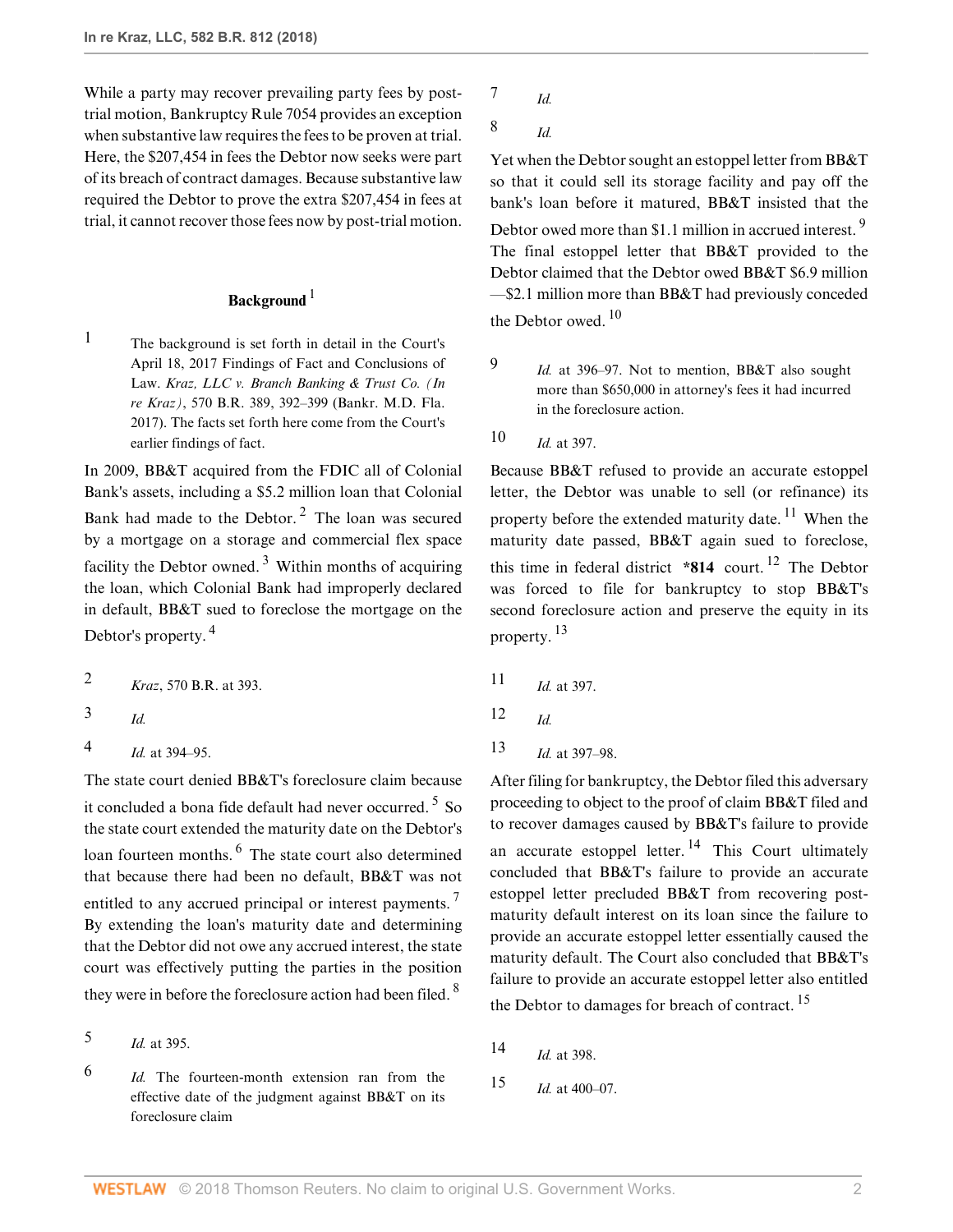In its Findings of Fact and Conclusions of Law, the Court discussed those damages. The Debtor claimed it had incurred nearly \$1 million in attorney's fees and that it estimated it would incur another  $$200,000$  in fees. <sup>[16](#page-2-0)</sup> To put the Debtor in the position it would have been had it not had to file the bankruptcy case, the Court awarded the Debtor \$1,180,000 in fees that had been or would be incurred.<sup>[17](#page-2-1)</sup>

<span id="page-2-3"></span><span id="page-2-0"></span>[16](#page-2-2)  $Id.$  [at 406–07](http://www.westlaw.com/Link/Document/FullText?findType=Y&serNum=2041473046&pubNum=0000164&originatingDoc=If26a45e0369811e8a054a06708233710&refType=RP&fi=co_pp_sp_164_406&originationContext=document&vr=3.0&rs=cblt1.0&transitionType=DocumentItem&contextData=(sc.PubAlert)#co_pp_sp_164_406).

```
17 Id. at 407.
```
As it turns out, the Debtor's underestimated its future fees by 50%. Rather than the \$200,000 it estimated, the Debtor actually incurred another \$407,454 in fees and costs. So the Debtor has moved to recover the extra \$207,454 in fees under [section 57.105, Florida Statutes](http://www.westlaw.com/Link/Document/FullText?findType=L&pubNum=1000006&cite=FLSTS57.105&originatingDoc=If26a45e0369811e8a054a06708233710&refType=LQ&originationContext=document&vr=3.0&rs=cblt1.0&transitionType=DocumentItem&contextData=(sc.PubAlert)), as the prevailing party in this proceeding. [18](#page-2-4)

<span id="page-2-4"></span>[18](#page-2-5) Adv. Doc. No. 268.

# <span id="page-2-5"></span>**Conclusions of Law**

**[\[1](#page-0-0)]** [Section 57.105, Florida Statutes,](http://www.westlaw.com/Link/Document/FullText?findType=L&pubNum=1000006&cite=FLSTS57.105&originatingDoc=If26a45e0369811e8a054a06708233710&refType=LQ&originationContext=document&vr=3.0&rs=cblt1.0&transitionType=DocumentItem&contextData=(sc.PubAlert)) "renders 'bilateral a unilateral clause for prevailing party attorney's fees.'  $\cdot$ <sup>[19](#page-2-6)</sup>

> If a contract contains a provision allowing attorney's fees to a party when he or she is required to take any action to enforce the contract, the court may also allow reasonable attorney's fees to the other party when that party prevails in any action, whether as plaintiff or defendant, with respect to the contract.  $20$

<span id="page-2-11"></span><span id="page-2-10"></span>Here, the Debtor points to four different contracts—a construction loan, a promissory note, a mortgage, and a guaranty—containing prevailing party fee provisions in favor of BB&T.<sup>[21](#page-2-8)</sup> BB&T does not dispute that [section](http://www.westlaw.com/Link/Document/FullText?findType=L&pubNum=1000006&cite=FLSTS57.105&originatingDoc=If26a45e0369811e8a054a06708233710&refType=SP&originationContext=document&vr=3.0&rs=cblt1.0&transitionType=DocumentItem&contextData=(sc.PubAlert)#co_pp_794b00004e3d1) [57.105\(7\), Florida Statutes,](http://www.westlaw.com/Link/Document/FullText?findType=L&pubNum=1000006&cite=FLSTS57.105&originatingDoc=If26a45e0369811e8a054a06708233710&refType=SP&originationContext=document&vr=3.0&rs=cblt1.0&transitionType=DocumentItem&contextData=(sc.PubAlert)#co_pp_794b00004e3d1) renders those unilateral fee provisions in the loan documents bilateral or, for that matter, that the Debtor was the prevailing party in this adversary proceeding.

- <span id="page-2-6"></span>[19](#page-2-9) *[Florida Hurricane Protection & Awning, Inc. v.](http://www.westlaw.com/Link/Document/FullText?findType=Y&serNum=2022943152&pubNum=0003926&originatingDoc=If26a45e0369811e8a054a06708233710&refType=RP&fi=co_pp_sp_3926_895&originationContext=document&vr=3.0&rs=cblt1.0&transitionType=DocumentItem&contextData=(sc.PubAlert)#co_pp_sp_3926_895) Pastina*[, 43 So.3d 893, 895 \(Fla. 4th DCA 2010\)](http://www.westlaw.com/Link/Document/FullText?findType=Y&serNum=2022943152&pubNum=0003926&originatingDoc=If26a45e0369811e8a054a06708233710&refType=RP&fi=co_pp_sp_3926_895&originationContext=document&vr=3.0&rs=cblt1.0&transitionType=DocumentItem&contextData=(sc.PubAlert)#co_pp_sp_3926_895) (quoting *Indemn. [Ins. Co. of N. Am. v. Chambers](http://www.westlaw.com/Link/Document/FullText?findType=Y&serNum=1999080655&pubNum=0000735&originatingDoc=If26a45e0369811e8a054a06708233710&refType=RP&fi=co_pp_sp_735_1143&originationContext=document&vr=3.0&rs=cblt1.0&transitionType=DocumentItem&contextData=(sc.PubAlert)#co_pp_sp_735_1143)*, 732 [So.2d 1141, 1143 \(Fla. 4th DCA 1999\)](http://www.westlaw.com/Link/Document/FullText?findType=Y&serNum=1999080655&pubNum=0000735&originatingDoc=If26a45e0369811e8a054a06708233710&refType=RP&fi=co_pp_sp_735_1143&originationContext=document&vr=3.0&rs=cblt1.0&transitionType=DocumentItem&contextData=(sc.PubAlert)#co_pp_sp_735_1143) ).
- <span id="page-2-7"></span><span id="page-2-2"></span>[20](#page-2-10) [§ 57.105\(7\), Fla. Stat.](http://www.westlaw.com/Link/Document/FullText?findType=L&pubNum=1000006&cite=FLSTS57.105&originatingDoc=If26a45e0369811e8a054a06708233710&refType=SP&originationContext=document&vr=3.0&rs=cblt1.0&transitionType=DocumentItem&contextData=(sc.PubAlert)#co_pp_794b00004e3d1)
- <span id="page-2-8"></span>[21](#page-2-11) Adv. Doc. No. 268 at ¶ 31.

<span id="page-2-13"></span>BB&T's objection is more fundamental: The Debtor's request for the extra \$207,454 is simply too late. BB&T acknowledges that Bankruptcy Rule 7054 ordinarily permits a claim for fees to be made by motion within fourteen days after a final judgment is entered.  $^{22}$  $^{22}$  $^{22}$  There's no question that the Debtor moved for the **\*815** additional fees within fourteen days of this Court's final judgment.

<span id="page-2-12"></span>[22](#page-2-13) Adv. Doc. No. 276 at 2–3.

<span id="page-2-15"></span>Rule 7054, however, expressly provides an exception to the rule that fees may ordinarily be sought by post-trial motion: when substantive law requires that the fees being sought be proven at trial as an element of damages.  $2<sup>3</sup>$ BB&T contends that the \$207,454 in fees the Debtor now seeks was part of its substantive damages claim. The Debtor argues that [section 57.105, Florida Statutes](http://www.westlaw.com/Link/Document/FullText?findType=L&pubNum=1000006&cite=FLSTS57.105&originatingDoc=If26a45e0369811e8a054a06708233710&refType=LQ&originationContext=document&vr=3.0&rs=cblt1.0&transitionType=DocumentItem&contextData=(sc.PubAlert)) which the Debtor denominates as the relevant substantive law—permits a party to seek fees by post-trial motion.

<span id="page-2-14"></span><span id="page-2-9"></span>[23](#page-2-15) [Fed. R. Bankr. P. 7054\(d\)\(d\)\(A\).](http://www.westlaw.com/Link/Document/FullText?findType=L&pubNum=1000611&cite=USFRBPR7054&originatingDoc=If26a45e0369811e8a054a06708233710&refType=LQ&originationContext=document&vr=3.0&rs=cblt1.0&transitionType=DocumentItem&contextData=(sc.PubAlert))

But the Debtor's argument merely begs the question. [Section 57.105,](http://www.westlaw.com/Link/Document/FullText?findType=L&pubNum=1000006&cite=FLSTS57.105&originatingDoc=If26a45e0369811e8a054a06708233710&refType=LQ&originationContext=document&vr=3.0&rs=cblt1.0&transitionType=DocumentItem&contextData=(sc.PubAlert)) as far as the Debtor's cited authorities show, allow a party to seek *prevailing party* fees by posttrial motion. In other words, the Debtor's argument is assuming the very issue this Court must decide: Are the fees it now seeks prevailing party fees, which can be asserted by post-trial motion, or damages that under substantive law must be proven at trial?

<span id="page-2-16"></span>The Court concludes the fees are damages that were required to be proven at trial. In this adversary proceeding, the Debtor claimed BB&T breached the parties' mortgage by failing to provide an accurate estoppel letter. Under Florida law, the Debtor was entitled to recover, as damages for BB&T's breach of contract, the amount necessary to put the Debtor back in the same position it would have been in had it not been forced into bankruptcy. [24](#page-3-0)